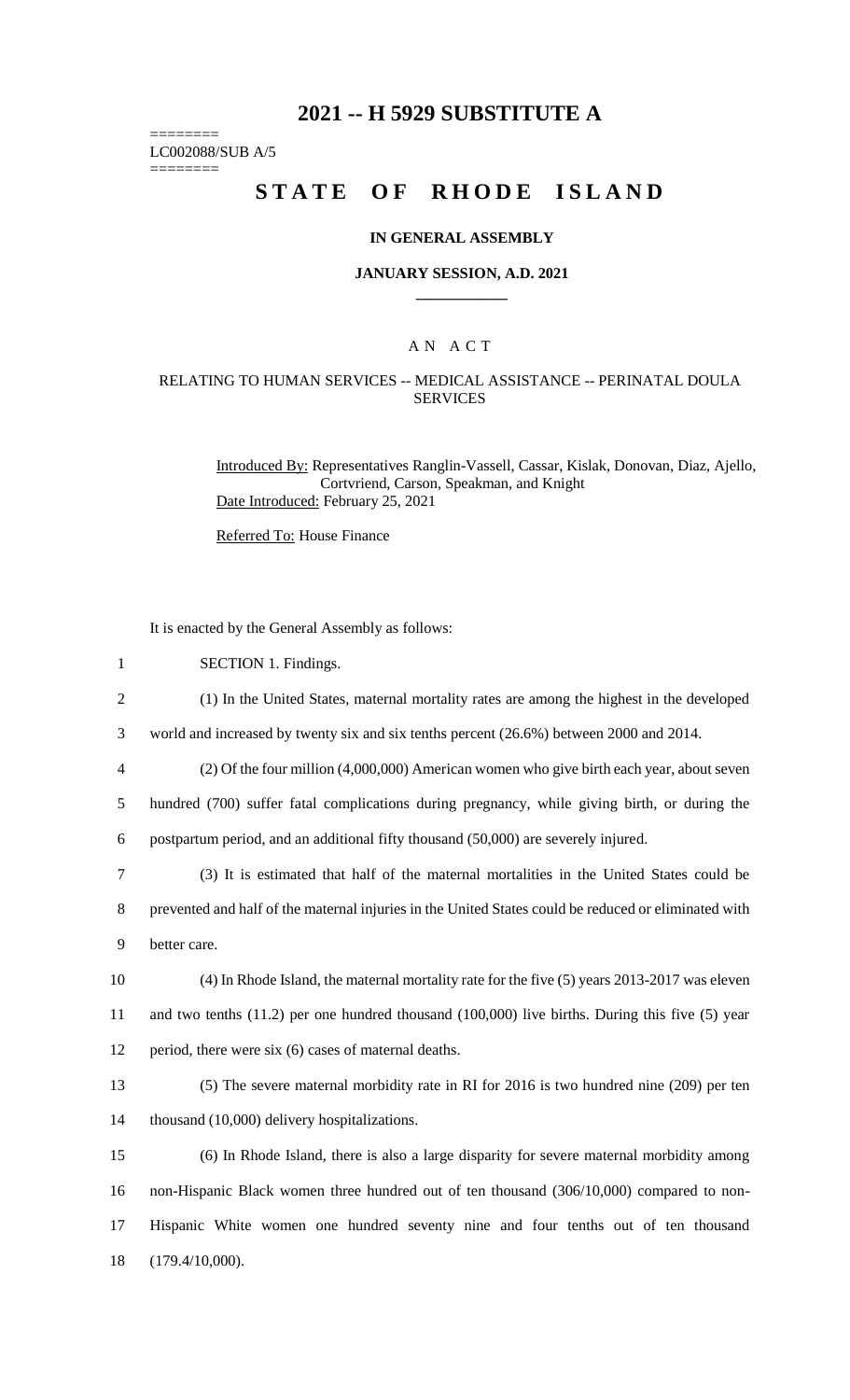(7) Data from the centers for disease control and prevention show that nationally, black women are three (3) to four (4) times more likely to die from pregnancy-related causes than white women. There are forty (40) deaths per one hundred thousand (100,000) live births for black women, compared to twelve and four tenths (12.4) deaths per one hundred thousand (100,0000 live births for white women and seventeen and eight tenths (17.8) deaths per one hundred thousand (100,000) live births for women of other races.

 (8) Black women's risk of maternal mortality has remained higher than white women's 8 risk for the past six (6) decades.

 (9) Black women in the United States suffer from life-threatening pregnancy complications twice as often as their white counterparts.

 (10) High rates of maternal mortality among black women span income and education levels, as well as socioeconomic status; moreover, risk factors such as a lack of access to prenatal care and physical health conditions do not fully explain the racial disparity in maternal mortality.

 (11) A growing body of evidence indicates that stress from racism and racial discrimination results in conditions -- including hypertension and pre-eclampsia -- that contribute to poor maternal health outcomes among black women.

 (12) Pervasive racial bias against black women and unequal treatment of black women exist in the health care system, often resulting in inadequate treatment for pain and dismissal of cultural norms with respect to health. A 2016 study by University of Virginia researchers found that white medical students and residents often believed biological myths about racial differences in patients, including that black patients have less-sensitive nerve endings and thicker skin than their white counterparts. Providers, however, are not consistently required to undergo implicit bias, cultural competency, or empathy training.

 (13) Currently, Oregon and Minnesota are two (2) states that permit Medicaid coverage for doula services and New York City has launched a pilot program. Studies in Oregon, Minnesota, and Wisconsin have shown that using a doula can save money.

 (14) Currently in the US, one in three (3) births is a C-section. They cost about fifty percent (50%) more than conventional births. Using a doula reduces the chances of the need for a C-section by twenty-five percent (25%).

 (15) According to the manuscript entitled "modeling the cost effectiveness of doula care associated with reductions in preterm birth and cesarean delivery", in Minnesota, women who received doula support had lower preterm and cesarean birth rates than Medicaid beneficiaries regionally (4.7% vs. 6.3%, and 20.4% vs. 34.2%). Data show women with doula care had twenty-two percent (22%) lower odds of preterm birth. Cost-effectiveness analyses indicate potential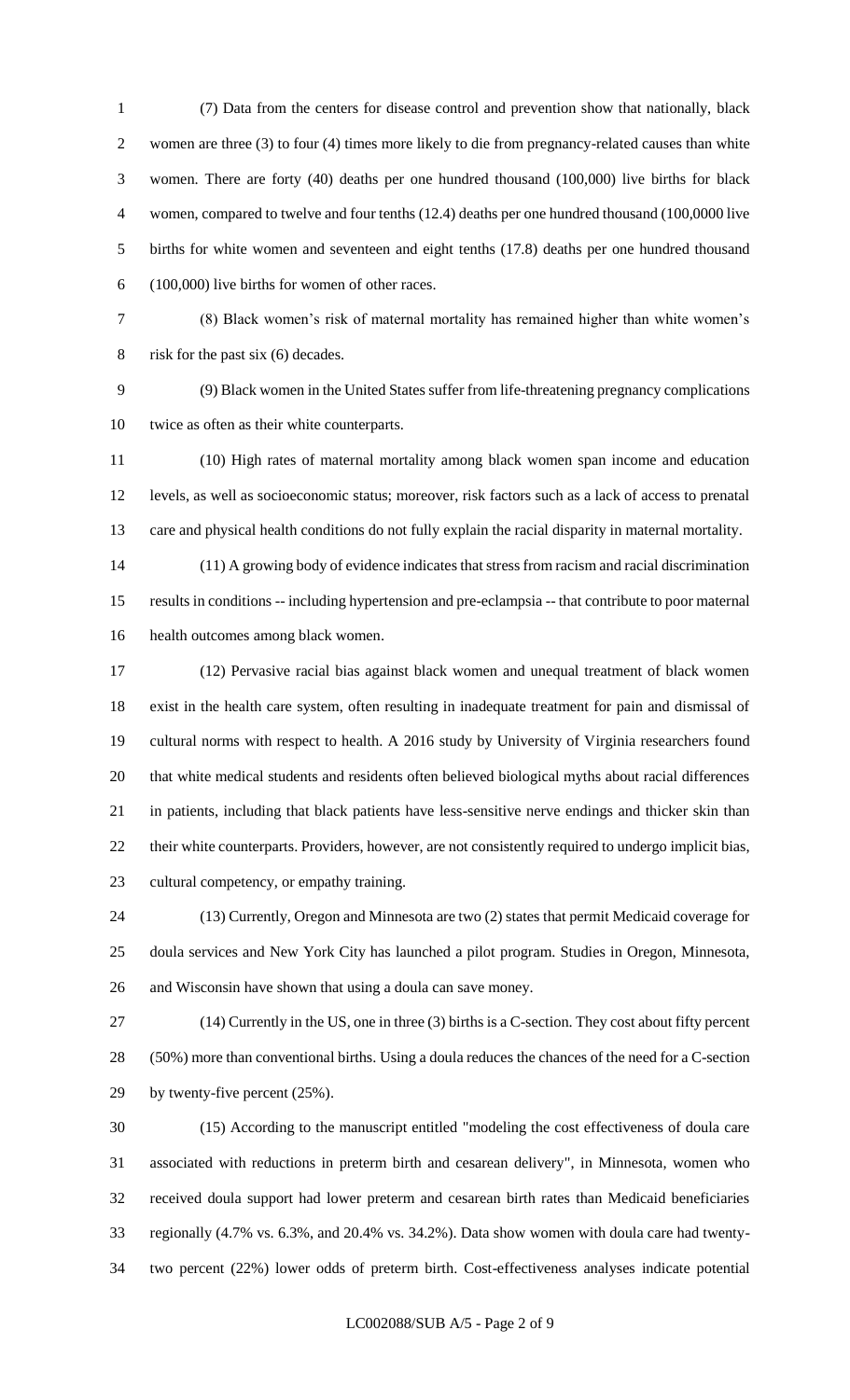savings associated with doula support reimbursed at an average of nine hundred eighty six dollars (\$986) (ranging from nine hundred twenty-nine dollars (\$929) to one thousand forty-seven dollars (\$1,047) across states).

 (16) Findings of a 2017 Cochrane, systematic review of twenty-six (26) trials involving fifteen thousand eight hundred fifty-eight (15,858) women revealed that continuous support during labor may improve outcomes for women and infants, including increased spontaneous vaginal birth, shorter duration of labor, a decrease in cesarean birth, and decreases in instrumental vaginal birth, use of any analgesia, use of regional analgesia, low five (5) minute Apgar score and negative feelings about childbirth experiences. The study found no evidence of harms of continuous labor support.

 (17) An update last year by Cochrane, found that pregnant women who received the continuous support that doulas provide were thirty-nine percent (39%) less likely to have cesarean birth.

 SECTION 2. Chapter 27-18 of the General Laws entitled "Accident and Sickness Insurance Policies" is hereby amended by adding thereto the following section:

**27-18-85. Perinatal doulas.** 

 (a) As used in this section, "doula" or "perinatal doula" means a trained professional 18 providing continuous physical, emotional, and informational support to a pregnant individual, from 19 antepartum, intrapartum, and up to the first twelve (12) months of the postpartum period. Doulas 20 also provide assistance by referring childbearing individuals to community-based organizations and certified and licensed perinatal professionals in multiple disciplines.

 (b) Every individual or group health insurance contract, or every individual or group hospital or medical expense insurance policy, plan, or group policy delivered, issued for delivery, 24 or renewed in this state on or after July 1, 2022, shall provide coverage for the services of perinatal doulas in accordance with each health insurers' respective principles and mechanisms of 26 reimbursement, credentialing, and contracting, if the services are within the perinatal doulas' area of professional competence as defined by the doula certification standard developed and maintained 28 by the Rhode Island certification board in collaboration with the department of health, and are 29 currently reimbursed when rendered by any other health care provider. No insurer or hospital or medical service corporation may require supervision, signature, or referral by any other health care provider as a condition of reimbursement, except when those requirements are also applicable to other categories of health care providers. No insurer or hospital or medical service corporation or 33 patient may be required to pay for duplicate services actually rendered by both a perinatal doula 34 and any other health care provider.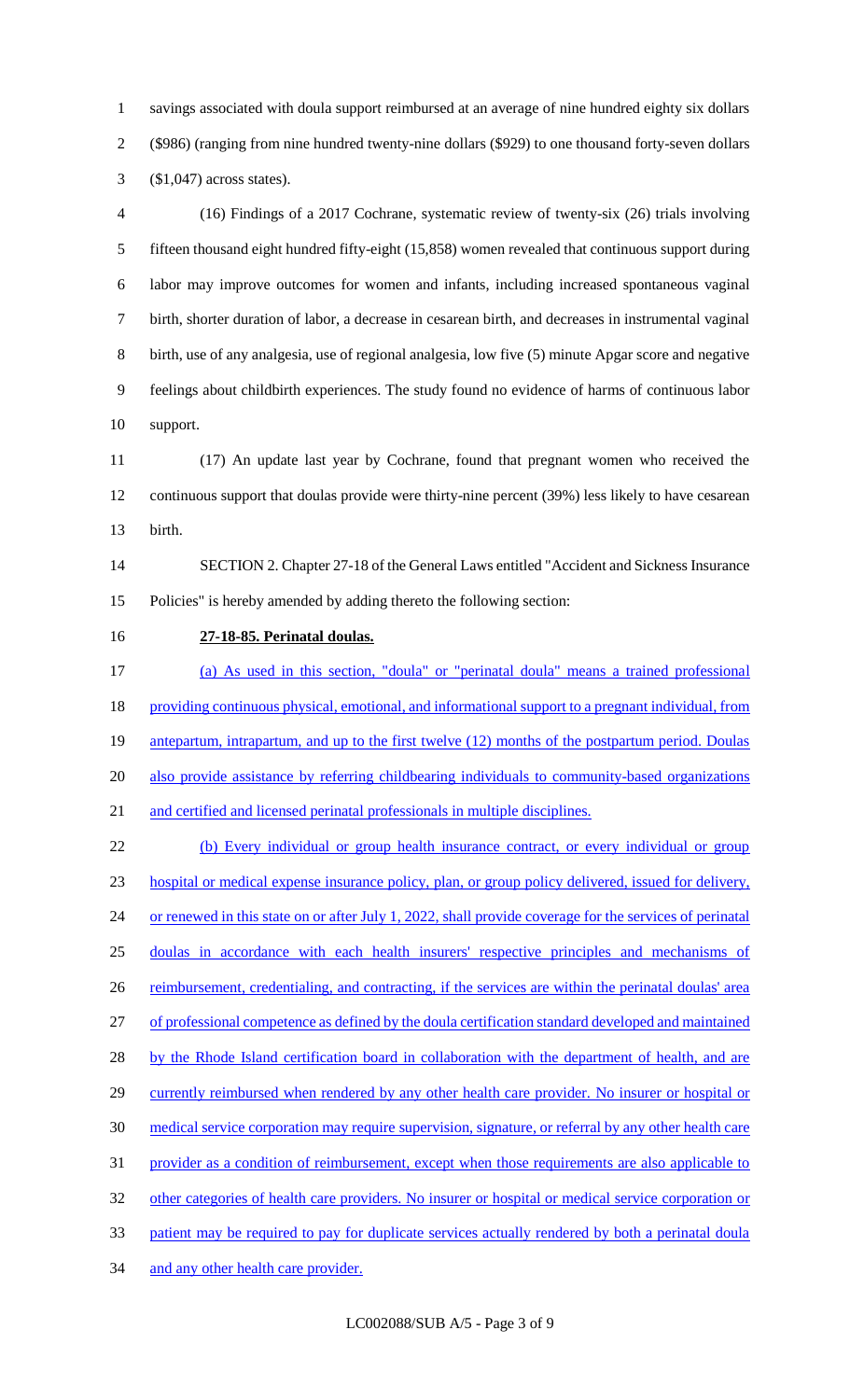1 (c) Every individual or group health insurance contract, or every individual or group 2 hospital or medical expense insurance policy, plan, or group policy delivered, issued for delivery, 3 or renewed in this state that is required to cover perinatal doula services as defined in subsections 4 (a) and (b) of this section, shall report utilization and cost information related to perinatal doula 5 services to the office of the health insurance commissioner on or before July 1, 2023 and each July 6 1 thereafter. The office of the health insurance commissioner shall define the utilization and cost 7 information required to be reported. 8 (d) This section shall not apply to insurance coverage providing benefits for: 9 (1) Hospital confinement indemnity; 10 (2) Disability income; 11 (3) Accident only; 12 (4) Long-term care; 13 (5) Medicare supplement; 14 (6) Limited benefit health; 15 (7) Specified disease indemnity; 16 (8) Sickness or bodily injury or death by accident or both; and 17 (9) Other limited benefit policies. 18 SECTION 3. Chapter 27-19 of the General Laws entitled "Nonprofit Hospital Service 19 Corporations" is hereby amended by adding thereto the following section: 20 **27-19-77. Perinatal doulas.**  21 (a) As used in this section, "doula" or "perinatal doula" means a trained professional 22 providing continuous physical, emotional, and informational support to a pregnant individual, from 23 antepartum, intrapartum, and up to the first twelve (12) months of the postpartum period. Doulas 24 also provide assistance by referring childbearing individuals to community-based organizations 25 and certified and licensed perinatal professionals in multiple disciplines. 26 (b) Every individual or group health insurance contract, or every individual or group 27 hospital or medical expense insurance policy, plan, or group policy delivered, issued for delivery, 28 or renewed in this state on or after July 1, 2022, shall provide coverage for the services of perinatal 29 doulas in accordance with each health insurers' respective principles and mechanisms of 30 reimbursement, credentialing, and contracting, if the services are within the perinatal doulas' area 31 of professional competence as defined by the doula certification standard developed and maintained 32 by the Rhode Island certification board in collaboration with the department of health, and are 33 currently reimbursed when rendered by any other health care provider. No insurer or hospital or 34 medical service corporation may require supervision, signature, or referral by any other health care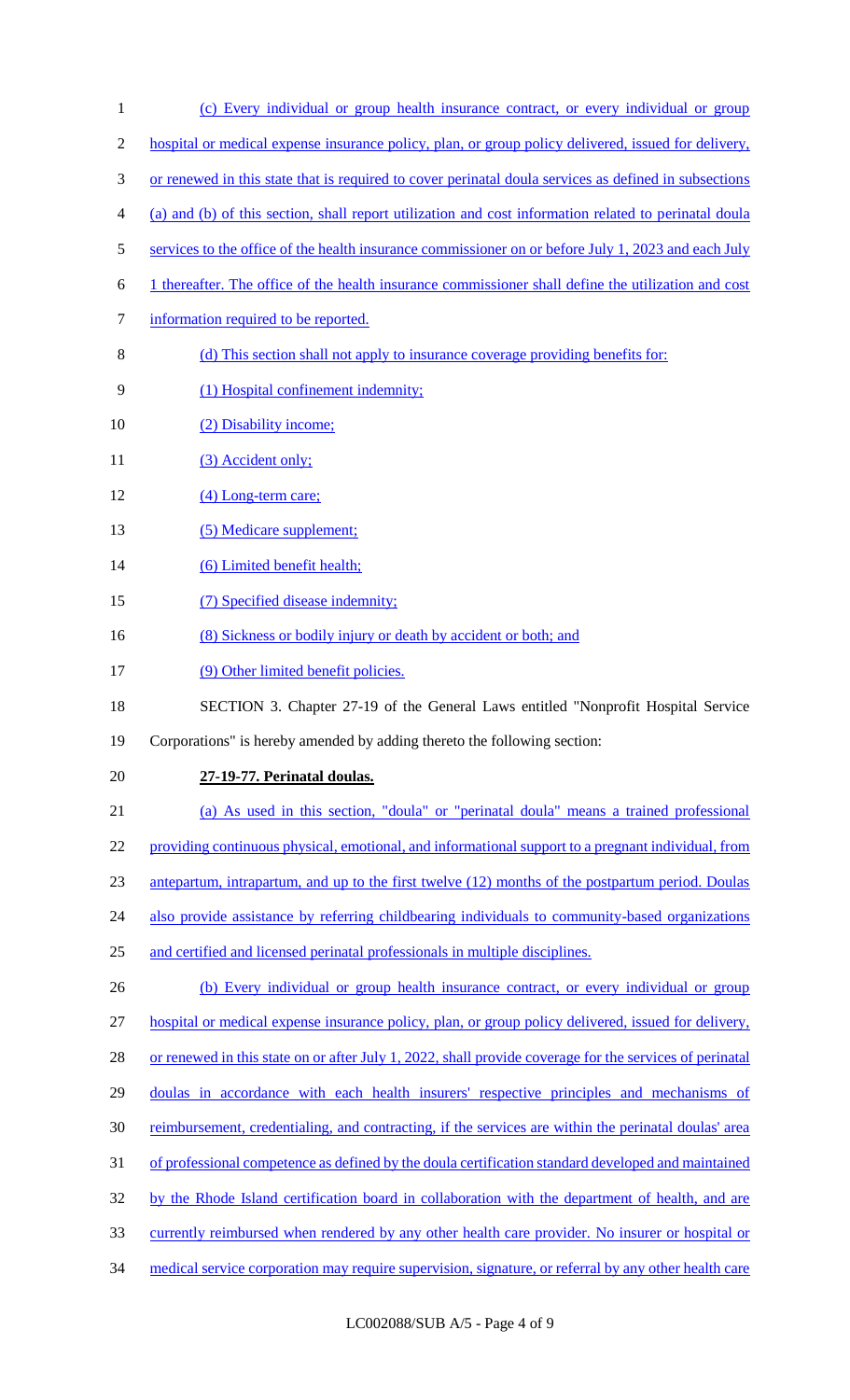| $\mathbf{1}$   | provider as a condition of reimbursement, except when those requirements are also applicable to         |
|----------------|---------------------------------------------------------------------------------------------------------|
| $\overline{c}$ | other categories of health care providers. No insurer or hospital or medical service corporation or     |
| 3              | patient may be required to pay for duplicate services actually rendered by both a perinatal doular      |
| 4              | and any other health care provider.                                                                     |
| 5              | (c) Every individual or group health insurance contract, or every individual or group                   |
| 6              | hospital or medical expense insurance policy, plan, or group policy delivered, issued for delivery,     |
| 7              | or renewed in this state that is required to cover perinatal doula services as defined in subsections   |
| 8              | (a) and (b) of this section, shall report utilization and cost information related to perinatal doula   |
| 9              | services to the office of the health insurance commissioner on or before July 1, 2023 and each July     |
| 10             | 1 thereafter. The office of the health insurance commissioner shall define the utilization and cost     |
| 11             | information required to be reported.                                                                    |
| 12             | (d) This section shall not apply to insurance coverage providing benefits for:                          |
| 13             | (1) Hospital confinement indemnity;                                                                     |
| 14             | (2) Disability income;                                                                                  |
| 15             | (3) Accident only;                                                                                      |
| 16             | (4) Long-term care;                                                                                     |
| 17             | (5) Medicare supplement;                                                                                |
| 18             | (6) Limited benefit health;                                                                             |
| 19             | (7) Specified disease indemnity;                                                                        |
| 20             | (8) Sickness or bodily injury or death by accident or both; and                                         |
| 21             | (9) Other limited benefit policies.                                                                     |
| 22             | SECTION 4. Chapter 27-20 of the General Laws entitled "Nonprofit Medical Service                        |
| 23             | Corporations" is hereby amended by adding thereto the following section:                                |
| 24             | 27-20-73. Perinatal doulas.                                                                             |
| 25             | (a) As used in this section, "doula" or "perinatal doula" means a trained professional                  |
| 26             | providing continuous physical, emotional, and informational support to a pregnant individual, from      |
| 27             | antepartum, intrapartum, and up to the first twelve (12) months of the postpartum period. Doulas        |
| 28             | also provide assistance by referring childbearing individuals to community-based organizations          |
| 29             | and certified and licensed perinatal professionals in multiple disciplines.                             |
| 30             | (b) Every individual or group health insurance contract, or every individual or group                   |
| 31             | hospital or medical expense insurance policy, plan, or group policy delivered, issued for delivery,     |
| 32             | or renewed in this state on or after July 1, 2022, shall provide coverage for the services of perinatal |
| 33             | doulas in accordance with each health insurers' respective principles and mechanisms of                 |
| 34             | reimbursement, credentialing, and contracting, if the services are within the perinatal doulas' area    |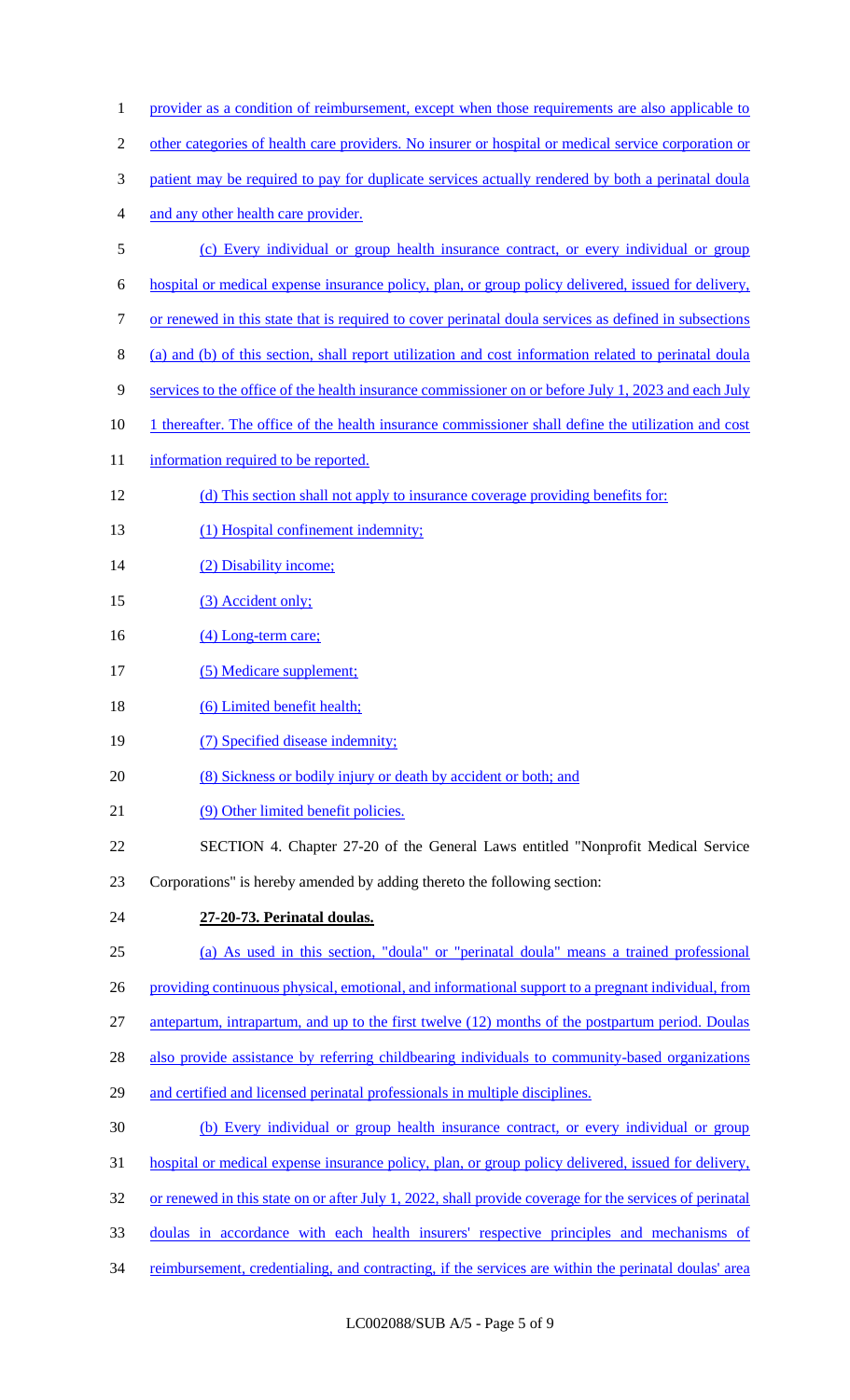| $\mathbf{1}$   | of professional competence as defined by the doula certification standard developed and maintained     |
|----------------|--------------------------------------------------------------------------------------------------------|
| $\mathfrak{2}$ | by the Rhode Island certification board in collaboration with the department of health, and are        |
| $\mathfrak{Z}$ | currently reimbursed when rendered by any other health care provider. No insurer or hospital or        |
| 4              | medical service corporation may require supervision, signature, or referral by any other health care   |
| 5              | provider as a condition of reimbursement, except when those requirements are also applicable to        |
| 6              | other categories of health care providers. No insurer or hospital or medical service corporation or    |
| 7              | patient may be required to pay for duplicate services actually rendered by both a perinatal doular     |
| $8\,$          | and any other health care provider.                                                                    |
| 9              | (c) Every individual or group health insurance contract, or every individual or group                  |
| 10             | hospital or medical expense insurance policy, plan, or group policy delivered, issued for delivery,    |
| 11             | or renewed in this state that is required to cover perinatal doula services as defined in subsections  |
| 12             | (a) and (b) of this section, shall report utilization and cost information related to perinatal doular |
| 13             | services to the office of the health insurance commissioner on or before July 1, 2023 and each July    |
| 14             | 1 thereafter. The office of the health insurance commissioner shall define the utilization and cost    |
| 15             | information required to be reported.                                                                   |
| 16             | (d) This section shall not apply to insurance coverage providing benefits for:                         |
| 17             | (1) Hospital confinement indemnity;                                                                    |
| 18             | (2) Disability income;                                                                                 |
| 19             | (3) Accident only;                                                                                     |
| 20             | (4) Long-term care;                                                                                    |
| 21             | (5) Medicare supplement;                                                                               |
| 22             | (6) Limited benefit health;                                                                            |
| 23             | (7) Specified disease indemnity;                                                                       |
| 24             | (8) Sickness or bodily injury or death by accident or both; and                                        |
| 25             | (9) Other limited benefit policies.                                                                    |
| 26             | SECTION 5. Chapter 27-41 of the General Laws entitled "Health Maintenance                              |
| 27             | Organizations" is hereby amended by adding thereto the following section:                              |
| 28             | 27-41-90. Perinatal doulas.                                                                            |
| 29             | (a) As used in this section, "doula" or "perinatal doula" means a trained professional                 |
| 30             | providing continuous physical, emotional, and informational support to a pregnant individual, from     |
| 31             | antepartum, intrapartum, and up to the first twelve (12) months of the postpartum period. Doulas       |
| 32             | also provide assistance by referring childbearing individuals to community-based organizations         |
| 33             | and certified and licensed perinatal professionals in multiple disciplines.                            |
| 34             | (b) Every individual or group health insurance contract, or every individual or group                  |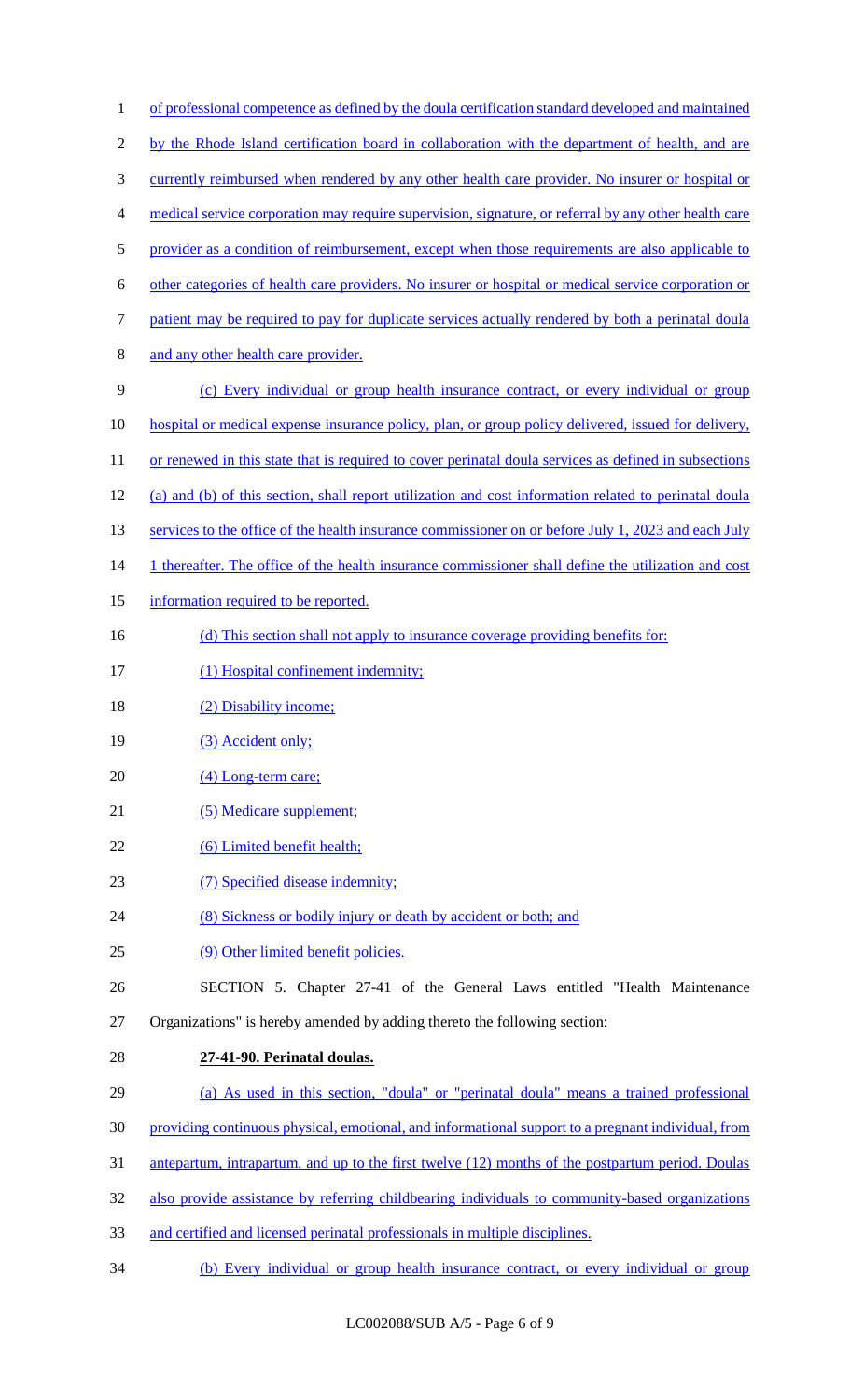| $\mathbf{1}$   | hospital or medical expense insurance policy, plan, or group policy delivered, issued for delivery,        |
|----------------|------------------------------------------------------------------------------------------------------------|
| $\mathfrak{2}$ | or renewed in this state on or after July 1, 2022, shall provide coverage for the services of perinatal    |
| 3              | doulas in accordance with each health insurers' respective principles and mechanisms of                    |
| 4              | reimbursement, credentialing, and contracting, if the services are within the perinatal doulas' area       |
| 5              | of professional competence as defined by the doula certification standard developed and maintained         |
| 6              | by the Rhode Island certification board in collaboration with the department of health, and are            |
| $\tau$         | currently reimbursed when rendered by any other health care provider. No insurer or hospital or            |
| $8\,$          | medical service corporation may require supervision, signature, or referral by any other health care       |
| 9              | provider as a condition of reimbursement, except when those requirements are also applicable to            |
| 10             | other categories of health care providers. No insurer or hospital or medical service corporation or        |
| 11             | patient may be required to pay for duplicate services actually rendered by both a perinatal doular         |
| 12             | and any other health care provider.                                                                        |
| 13             | (c) Every individual or group health insurance contract, or every individual or group                      |
| 14             | hospital or medical expense insurance policy, plan, or group policy delivered, issued for delivery,        |
| 15             | or renewed in this state that is required to cover perinatal doula services as defined in subsections      |
| 16             | (a) and (b) of this section, shall report utilization and cost information related to perinatal doula      |
| 17             | services to the office of the health insurance commissioner on or before July 1, 2023 and each July        |
| 18             | <u>1 thereafter. The office of the health insurance commissioner shall define the utilization and cost</u> |
| 19             | information required to be reported.                                                                       |
| 20             | (d) This section shall not apply to insurance coverage providing benefits for:                             |
| 21             | (1) Hospital confinement indemnity;                                                                        |
| 22             | (2) Disability income;                                                                                     |
| 23             | (3) Accident only;                                                                                         |
| 24             | (4) Long-term care;                                                                                        |
| 25             | (5) Medicare supplement;                                                                                   |
| 26             | (6) Limited benefit health;                                                                                |
| 27             | (7) Specified disease indemnity;                                                                           |
| 28             | (8) Sickness or bodily injury or death by accident or both; and                                            |
| 29             | (9) Other limited benefit policies.                                                                        |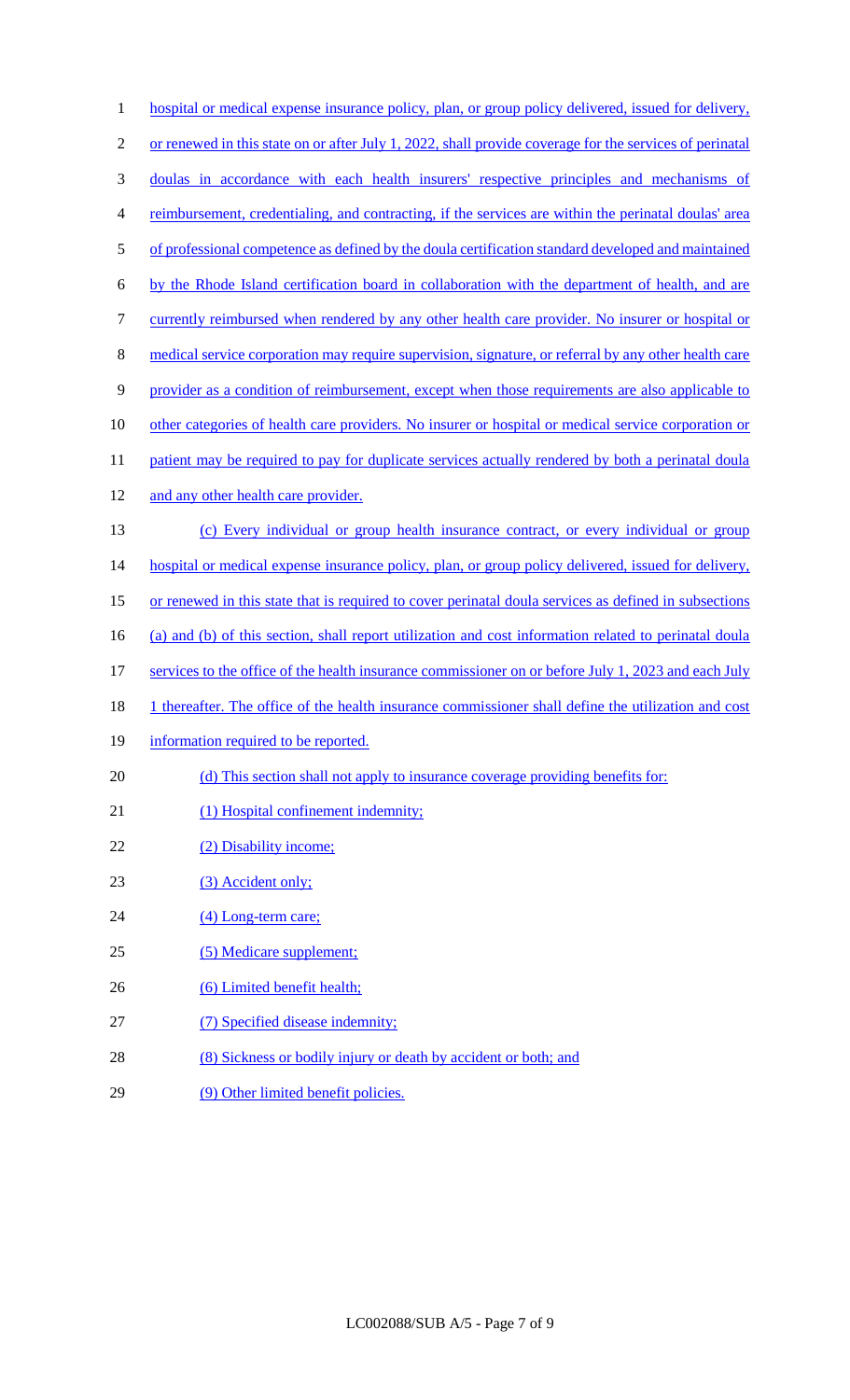1 SECTION 6. This act shall take effect on July 1, 2022.

 $=$ LC002088/SUB A/5  $=$